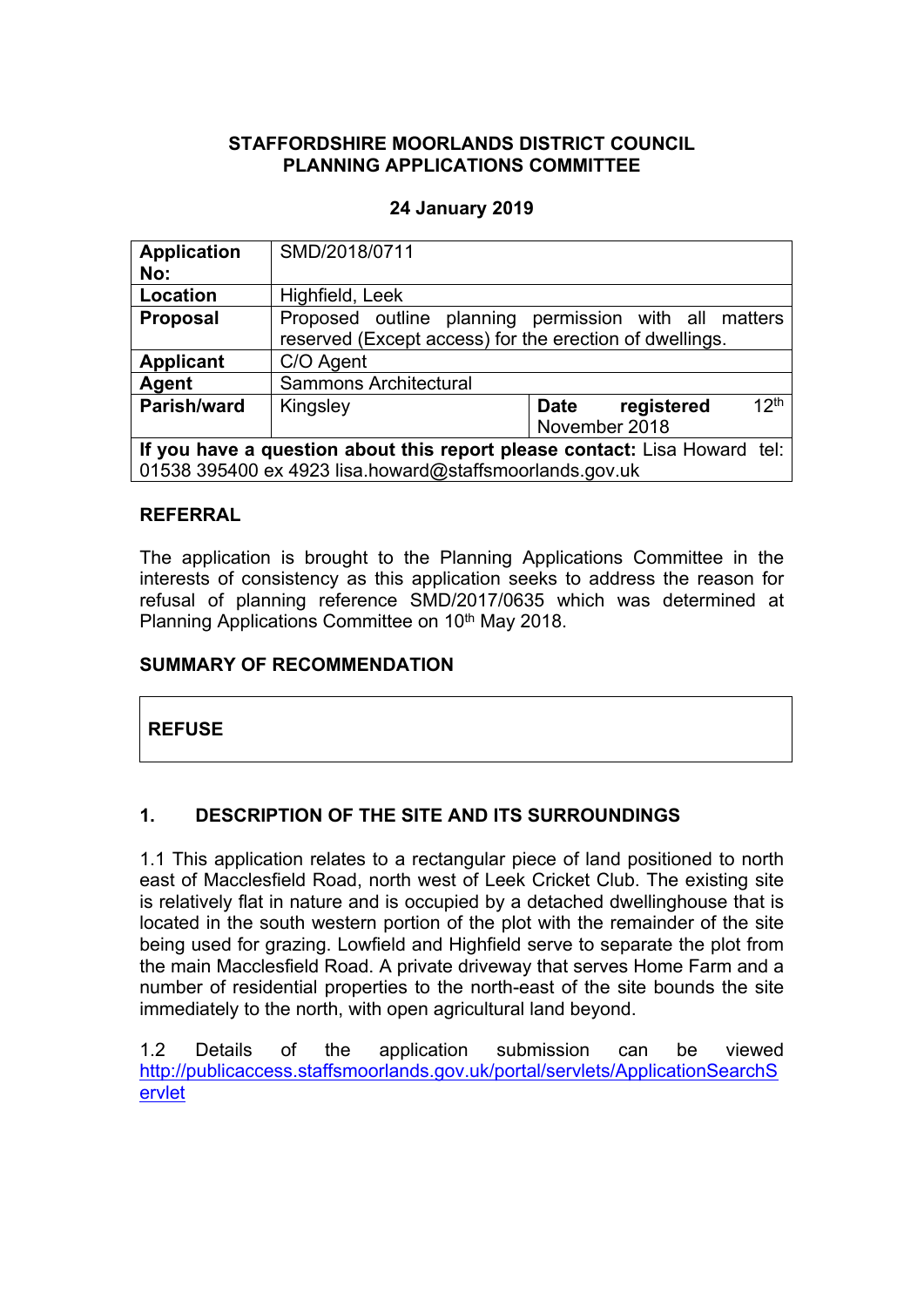# **2. DESCRIPTION OF THE PROPOSAL**

2.1 This application seeks outline approval for the construction of dwellings with all matters reserved (except for access). The description of development does not specify a number of dwellings, although the indicative layout and supporting documents all refer to 2 dwellings. The application has been supported with an indicative site layout, a visual impact assessment, Planning Statement and Heritage Impact Assessment. For the purposes of this assessment the application has been considered on the basis of 2 dwellings and in the event of approval a condition limiting the permission to 2 dwellings should be imposed.

2.2 This application essentially seeks to address the reasons for refusal of planning reference SMD/2017/0635 which are detailed as follows:

- *1. The application site is divorced from the settlement boundary and presents a poor relationship to the built-up area of Leek. Development of this site is likely to present an uncharacteristic urban form of development that would appear divorced from the town and incongruous in this location. As such this application is considered contrary to Staffordshire Moorlands Core Strategy Policies DC1, DC3 and R1 and Section 7 of the National Planning Policy Framework.*
- *2. The development would result in significant impact on trees arising from the proposed access arrangements, involving the felling and removal of trees in three locations within continuous canopy tree belts, protected as Groups and Woodlands under a Tree Preservation Order reflecting their significant contribution to the character and landscape structure of the former Highfield House and the visual amenity of the area generally. In this regard the application is contrary to Policy DC1 of the Staffordshire Moorlands Core Strategy, the provisions of the NPPF and Section 2.2.6 of the Council's Tree Strategy.*

## **3. RELEVANT PLANNING HISTORY**

| SMD/1978/0937  | <b>Residential</b>                                                                                                      | Refused                                               |
|----------------|-------------------------------------------------------------------------------------------------------------------------|-------------------------------------------------------|
| 78/05854/OLDDC | development                                                                                                             |                                                       |
| SMD/2017/0635  | Proposed outline<br>planning permission<br>with all matters<br>reserved (except<br>access) for erection of<br>dwellings | Refused, Appeal submitted<br>and yet to be determined |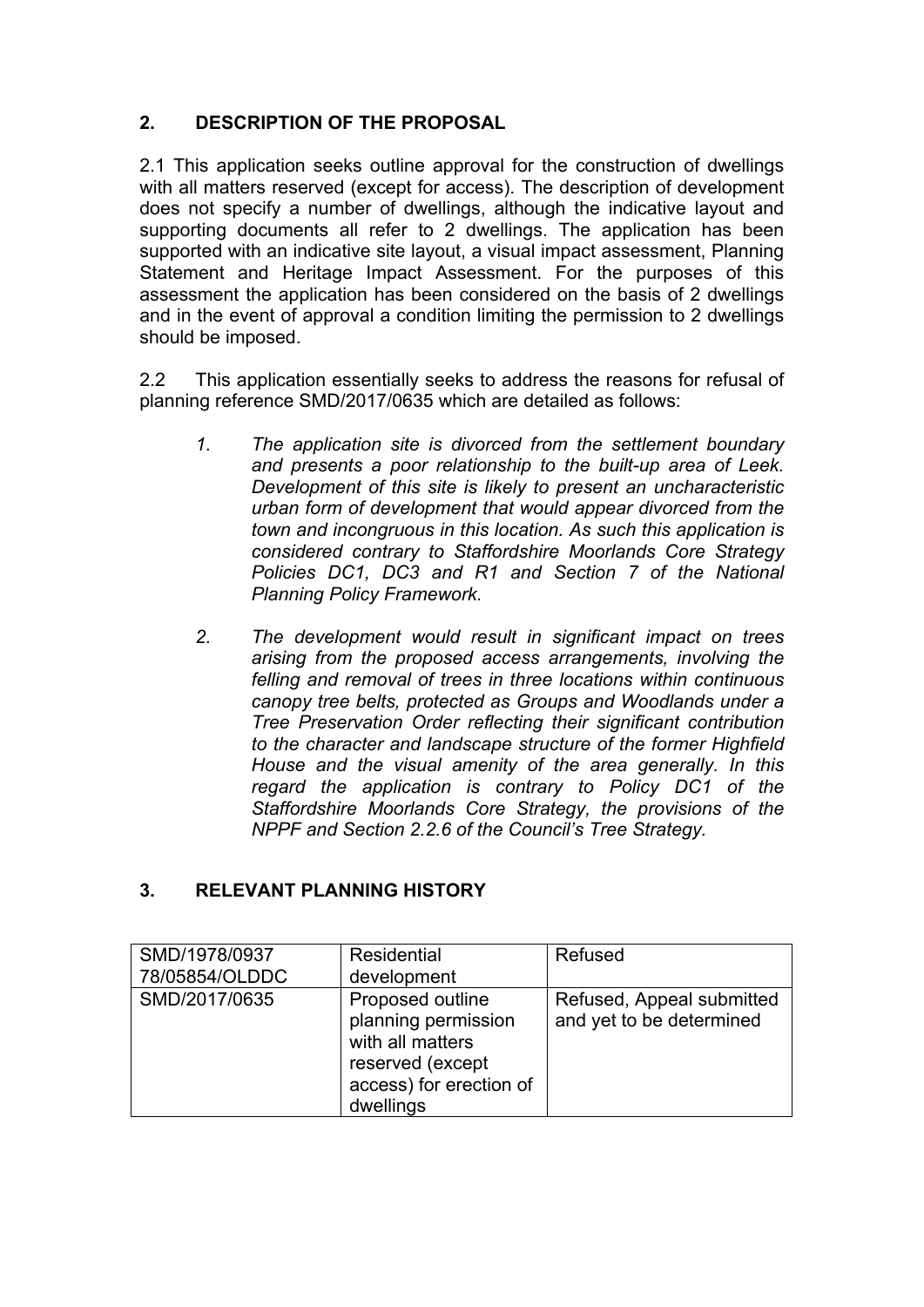# **4. PLANNING POLICIES RELEVANT TO THE DECISION**

4.1 The Development Plan comprises of:

- Saved Local Plan Proposals Map / Settlement Boundaries (adopted 1998).
- Core Strategy Development Plan Document (adopted March 2014)

### Staffordshire Moorlands Local Plan (1998)

4.2 Development boundaries within the 1998 Adopted Local Plan are still in force until such time as they are reviewed and adopted through the site allocations process. Following consultation last year a Preferred Options Site Allocation DPD is to be consulted on in late Spring 2016.

### Adopted Staffordshire Moorlands Core Strategy DPD (26<sup>th</sup> March 2014)

4.3 The following Core Strategy policies are relevant to the application:-

- SS1 Development Principles
- SS1a Presumption in Favour of Sustainable Development
- SS5a Leek Area Strategy
- **SS6c Other Rural Areas Area Strategy**
- SD1 Sustainable Use of Resources
- **SD3 Carbon-saving Measures in Development**
- SD4 Pollution and Flood Risk
- H1 New Housing Development
- DC1 Design Considerations
- DC2 The Historic Environment
- DC3 Landscape and Settlement Setting
- C1 Creating Sustainable Communities
- NE1 Biodiversity and Geological Resources
- **T1 Development and Sustainable Transport**
- T2 Other Sustainable Transport Measures

### National Planning Policy NPPF

- Section 5 Delivering a wide choice of high quality homes
- Section 12 Achieving well-designed places
- Section 15 Conserving and enhancing the natural environment
- Section 16 Conserving and enhancing the historic environment

### National Planning Policy Guidance

■ Space about dwellings

## Emerging Staffordshire Moorlands Local Plan

National Policy Guidance

Paragraph 48 of the newly adopted NPPF states that: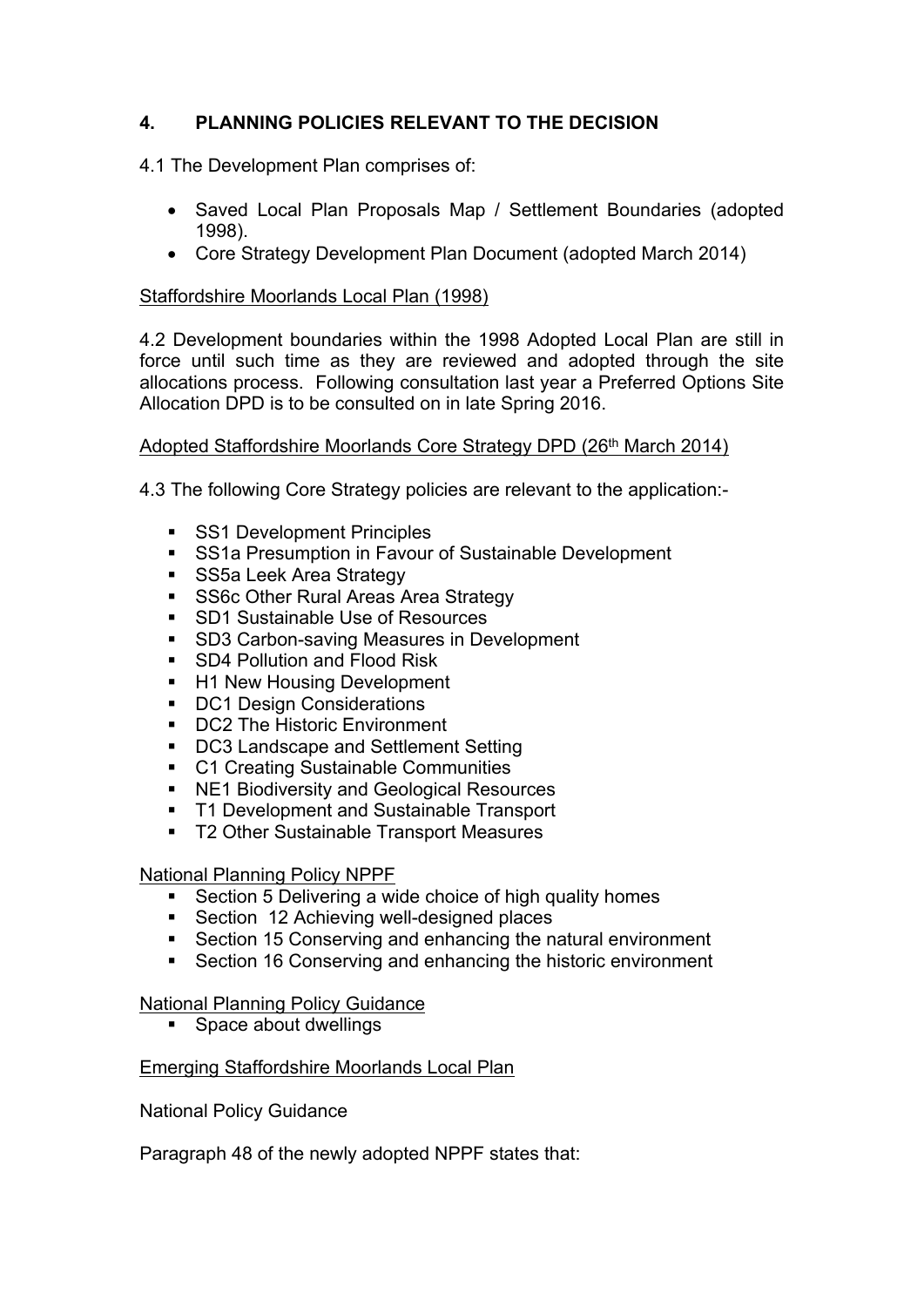"…decision-takers may also give weight to relevant policies in emerging plans according to:

- the stage of preparation of the emerging plan (the more advanced the preparation, the greater the weight that may be given);
- the extent to which there are unresolved objections to relevant policies (the less significant the unresolved objections, the greater the weight that may be given); and
- the degree of consistency of the relevant policies in the emerging plan to the policies in this Framework (the closer the policies in the emerging plan to the policies in the Framework, the greater the weight that may be given).

#### Local Plan process

The Council agreed to publish the Local Plan Submission Version for representations in February 2018. At this point, the Council agreed that the Local Plan was "sound". Formal representations were then invited from residents, businesses and other stakeholders to provide them with the opportunity to support or challenge the soundness or legal compliance of the Local Plan. This stage in the process followed three previous public consultations since 2015 which had informed the preparation of the Local Plan alongside a comprehensive evidence base.

In June 2018, the Council subsequently agreed to submit the Local Plan Submission Version to the Secretary of State for examination. An examination in public will now be held this Autumn in order to determine whether the Local Plan is sound and legally compliant. Subject to the findings of the appointed inspector, the Local Plan is expected to be adopted in the Spring of 2019. At his point, it will supersede the adopted Core Strategy and become part of the statutory development plan for the District.

In this context, the Council's position on the weight to be given to the policies contained in the Local Plan Submission Version in terms of the three criteria set out in Paragraph 48 of the NPPF is as follows:

- The stage of preparation  $-$  the Local Plan is now at an advanced stage of preparation as the Council has submitted it to the SoS for examination
- The extent to which there are unresolved objections to relevant policies this varies depending on the policy in question. The Officer Comments section of this report identifies the level of outstanding objections to each policy and recommends the amount of weight to be given to them at this stage in the process
- The degree of consistency of policies with the NPPF given that the Council has submitted a Local Plan that it considers to be sound, all policies are deemed to be consistent with the NPPF.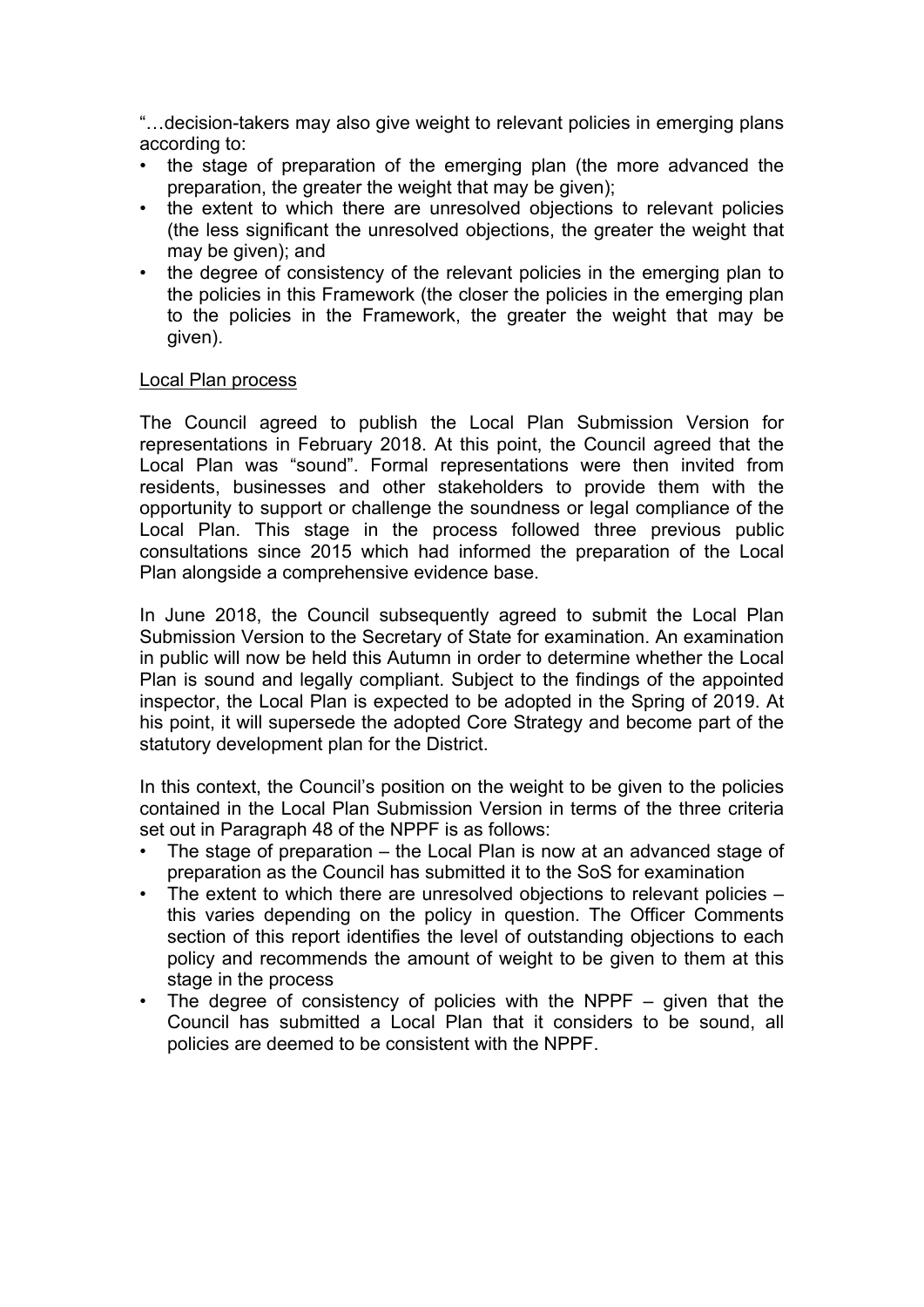### Emerging Policies

The following policies are considered to be relevant to this application:

- SS1 Development Principles<br>• 1a Presumption in Favour d
- Presumption in Favour of Sustainable Development
- SS2 Settlement Hierarchy
- SS10 Other Rural Areas Strategy
- H1 New Housing Development
- DC1 Design Considerations
- **DC2** The Historic Environment
- **DC3** Landscape and Settlement Setting
- **NE1** Biodiversity and Geological Resources
- 
- **NE2** Trees, Woodland and Hedgerows<br>T1 Development and Sustainable Tra **T1** Development and Sustainable Transport
- T2 Other Sustainable Transport Measures

## **5. CONSULTATIONS CARRIED OUT**

5.1 A Site Notice was displayed and neighbours notified by letter. The last date for comments expires 22<sup>nd</sup> January 2019. Comments received in response to date can be summarised as follows:

- Harm to landscape character;
- Damage to TPO trees and hedgerows;
- Unneighbourly impact on amenity owing to loss of light, loss of privacy, shadowing, increased light and noise;
- Highfield is not included in the site allocations submitted to the Inspector as part of the Staffordshire Moorlands Local Plan;
- Visually intrusive and would not relate well to the town;
- Unsustainable location;
- Highway safety;
- Impact on wildlife.

### **Leek Town Council:**

5.2 No comments received.

### **SCC Minerals and Waste Planning**

5.3 No comments received.

### **Severn Trent Water**

5.4 No objections subject to condition to secure an acceptable drainage scheme.

## **Arboricultural Officer**

5.5 Awaiting comments.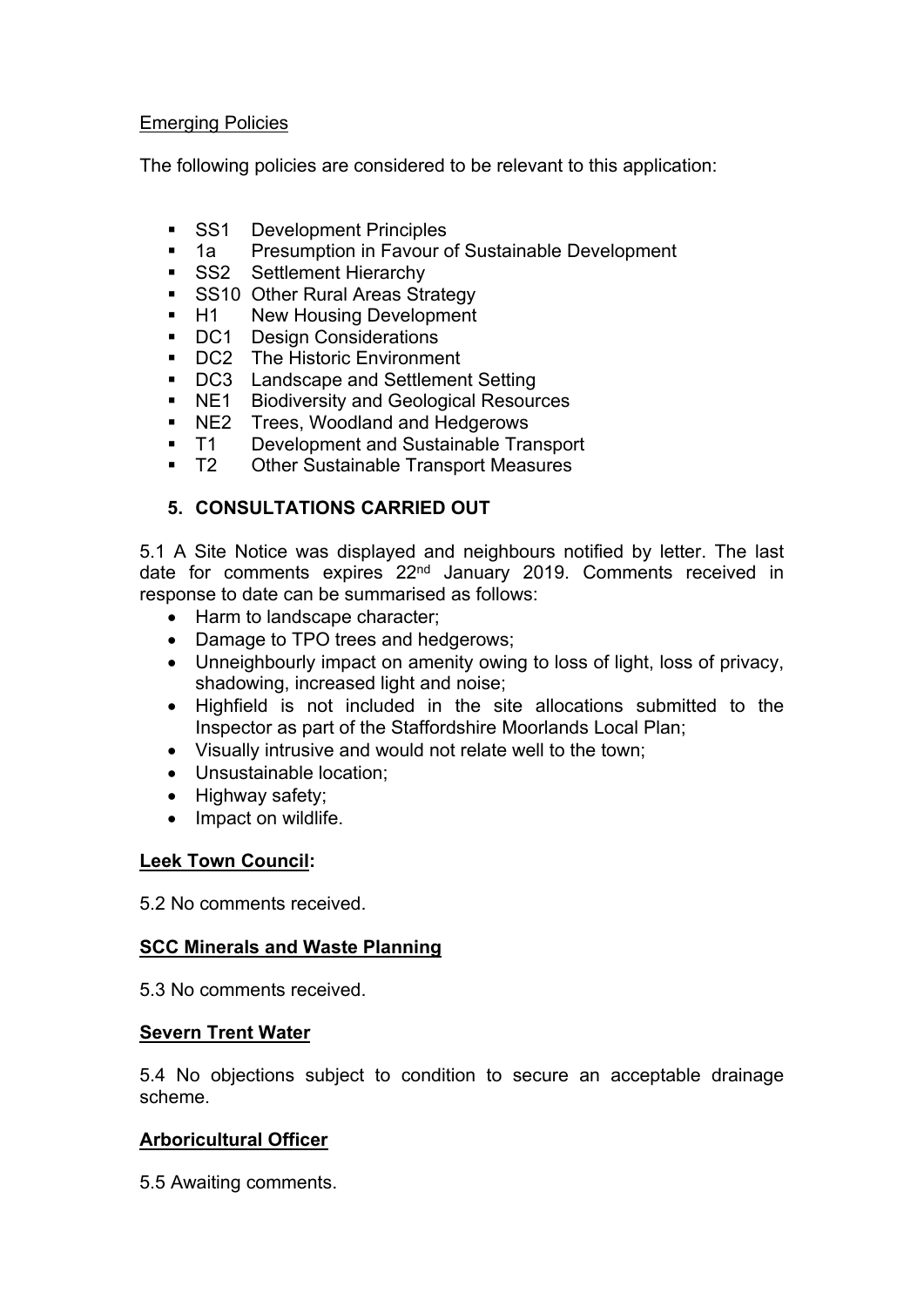## **Staffordshire County Council Highways**

5.6 Awaiting comments.

### **Staffordshire Police**

5.7 No comments received.

### **Waste Minimisation & Recycling**

5.8 AES waste collection service are unable to comment of this planning application as there are no details concerning access to the development.

### **6. OFFICER COMMENT AND PLANNING BALANCE**

#### Policy Context

6.1 As with all applications, the LPA is required to determine this application in accordance with the Development Plan, unless there are material circumstances which indicate otherwise and in determining these applications, it shall have regard to the provisions of the Development Plan, in so far as material to the application and to any other material considerations.

6.2 Core Strategy Policy SS1a establishes a 'Presumption in Favour of Sustainable Development' in line with the National Planning Policy (herein referred to as the NPPF) where: (1) planning applications that accord with policies within the Core Strategy will be approved without delay and (2) where there are no relevant policies or they are out of date, the Council will grant planning permission unless material considerations indicate otherwise considering:-

- I. Any adverse impacts of granting permission would significantly and demonstrably outweigh the benefits, when assessed against the policies in the NPPF taken as a whole, or,
- II. Specific policies in within the NPPF indicate that development should be restricted.

6.3 The Core Principles of the NPPF are set out at paragraph 8 which, amongst other things, seek to proactively drive and support sustainable economic development to deliver homes, businesses, industrial units, infrastructure and thriving local places that the country needs. High quality design should be sought and a good standard of amenity is expected for all existing and future occupants of land and buildings. Section 5 of the NPPF relates to the delivery of a wide choice of high quality homes.

6.4 The application site is located outside of a defined settlement boundary, within open countryside. Policy SS6c relates to 'other rural areas' and outlines that within such areas development will only be supported where it meets an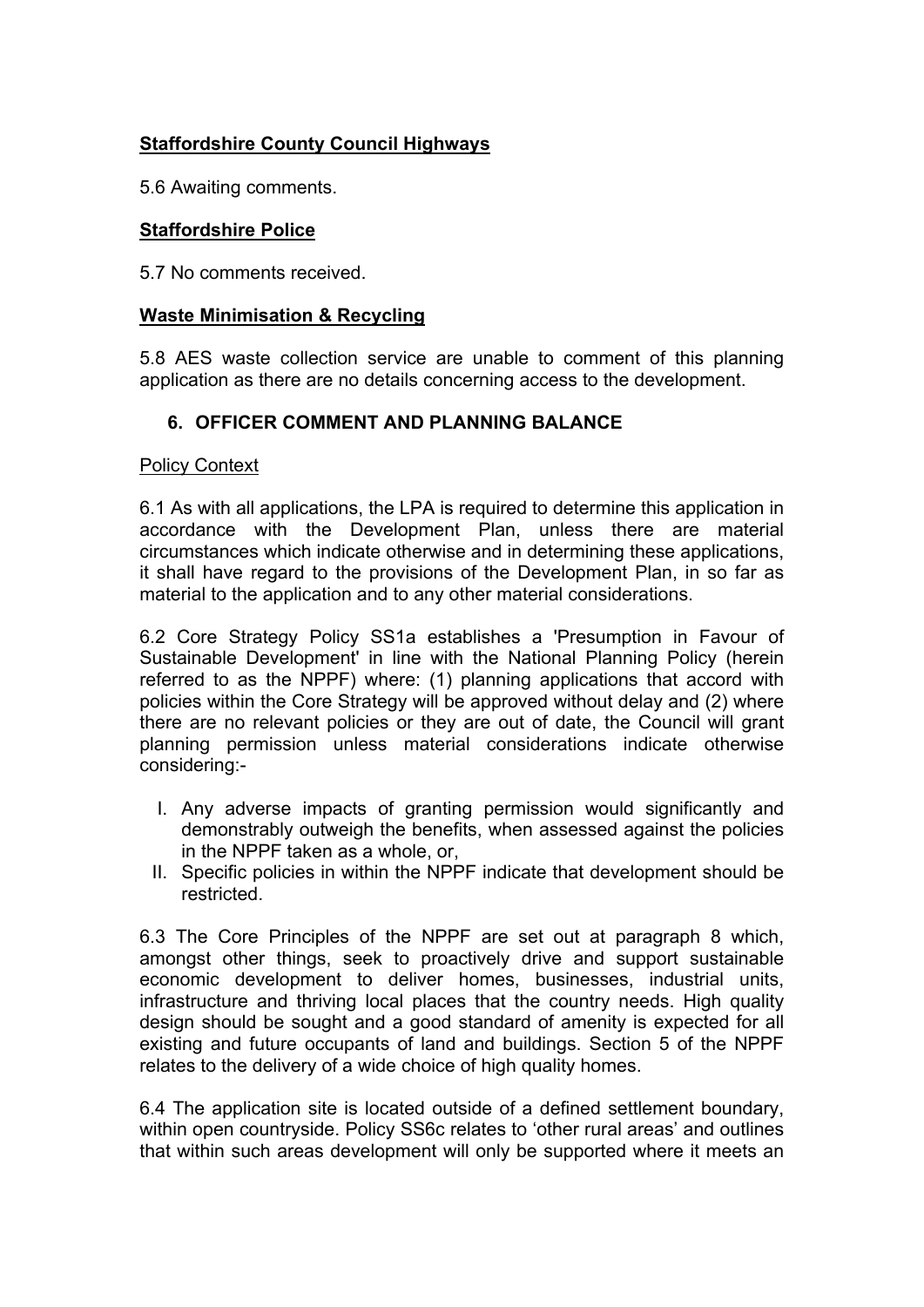essential local need, supports the rural diversification and sustainability of the rural area, promotes sustainable tourism or enhances the countryside.

6.5 The development in principle is therefore considered contrary to the Development Plan. However, government policy set out in the NPPF aims to significantly boost the supply of housing and at para 73 requires the Local Planning Authority to identify and annually update a supply of specific deliverable sites sufficient to provide five years worth of housing against their housing requirements. The Council currently does not have a five year supply of deliverable housing sites. Para 11 footnote 7 of the NPPF confirms that in such circumstances, relevant policies for the supply of housing cannot be considered to be up to date. Restricting the growth of towns and villages by the imposition of development boundaries in order to protect the wider countryside is, by definition, a means of restricting the supply of housing and these policies are therefore out of date.

6.6 Whilst this remains to be the case, the local planning authority must therefore consider any future application for the development proposed in line with para 11 of the Framework. Whilst the site is located outside of the development boundary, it is not located in the Green Belt. There appear to be no other NPPF policies that indicate that development should be restricted in this location. As such, the planning balance is triggered and this application should be considered against the balance of harm and whether or not any adverse impacts of granting approval would significantly and demonstrably outweigh the benefits arising from the development when assessed against the policies of the NPPF as a whole.

### Character, Appearance & Heritage

6.7 In accordance with policies DC1, DC2, DC3 and R1, development should be designed to respect the site and its surroundings having regard to matters of scale, density, layout, siting and landscaping. Development which would harm or be detrimental to the character of the local and wider landscape or the setting of a settlement should be resisted. The Council will seek to support development which respects and enhances local landscape character.

6.8 This application seeks to address the reasons for refusal of planning reference SMD/2017/0635, which sought outline approval for up to 14no. units with all matters reserved (except access). The current application also seeks outline approval with all matters reserved (except access), but for the construction of up to 2no. units. An updated Planning, Design and Access Statement and Heritage Impact Assessment have been provided. A Visual Impact Assessment and indicative site layout plan have also been submitted.

6.9 One of the main characteristics of the site location is the sense of rural isolation that the estate buildings have from the main road, shrouded by mature planting and specimen trees. Though it is acknowledged that the site is located within reasonable walking distance of the Built-up Area of Leek, it remains to be the case that the site is divorced from the settlement. Development on this site has the potential to introduce an urban built form of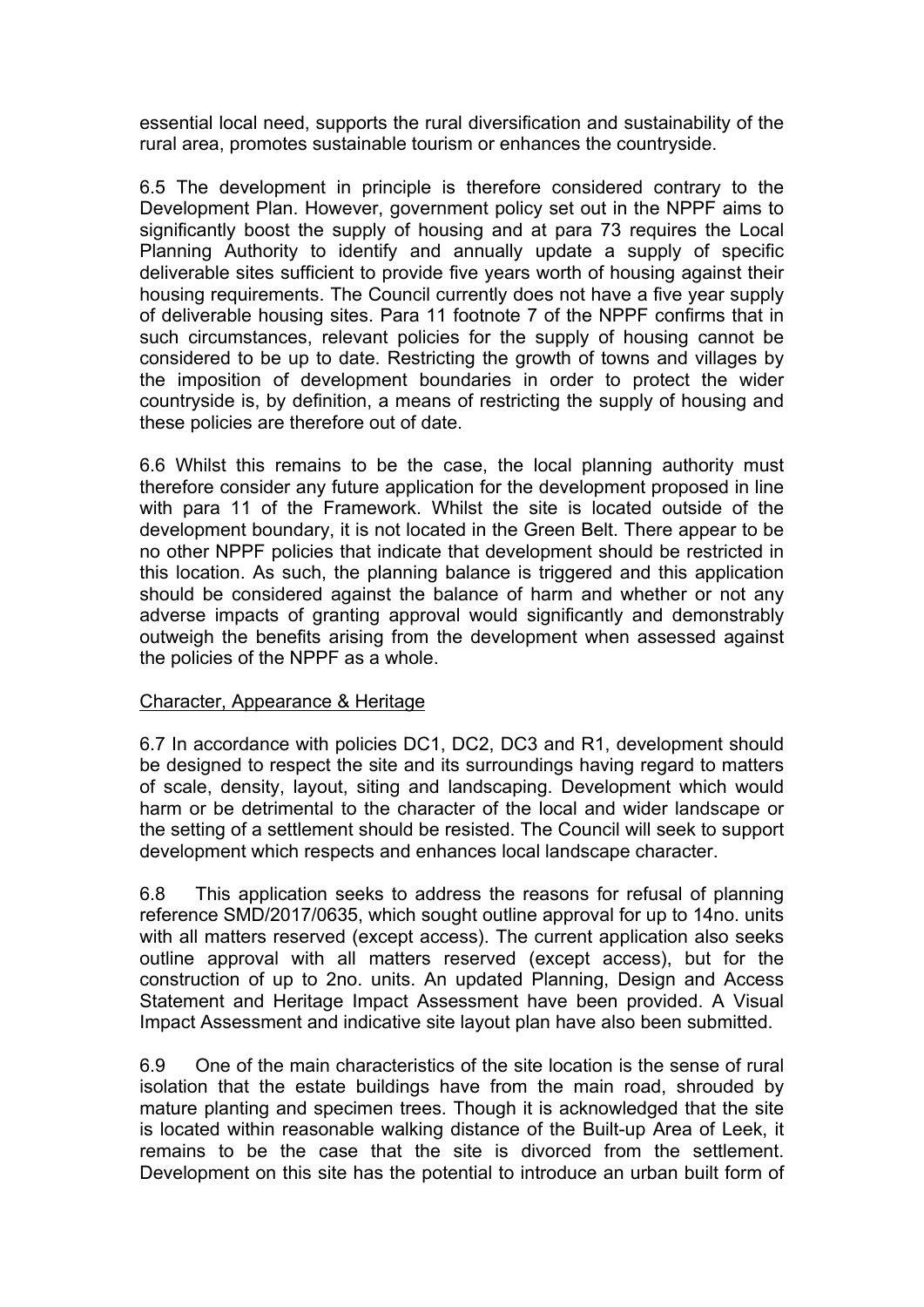development that would appear incongruous and uncharacteristic within this location. The proposal would not relate well to the existing urban form of the town and does not form a natural extension to it and therefore fails to comply with Policy DC1 as it would detract from the rural character and appearance of this site.

6.10 The Applicants Agent disputes this statement and draws our attention to the following:

"It is important to note that the application site lies a mere 120m from the edge of the town development boundary as specified within the Staffordshire Moorlands Local Plan. In fact it is only the width of the cricket pitch which "divorces" it from the town. Secondly the deposit Local Plan which is currently being examined by the Planning Inspectorate proposes an extension to the settlement boundary in this location to accommodate housing allocation (LE102) along Macclesfield Road, which would extend the level of built development from Bridge End to the Cricket Club perimeter. Thirdly there is an extant consent to build 11 units on the site of the former Reservoir which would also extend built development towards the application site. The existence of an extant permission is a significant and material consideration which should be afforded significant weight. The development of this elevated and prominent site would also extend built development towards the application site thereby reducing the distance between the urban edge of the town and application site. Finally the application site sits within a small cluster of dwellings on the site side of Macclesfield Road with residential dwellings to the north, east and west. Planning permission for new residential housing has recently been permitted within the immediate locality with 2 dwellings to the side of The Coach House and 4 new dwellings within the former walled garden of Highfield House. Both of these locations have much more open aspects and are more divorced from the built development of the town than the application site". This statement goes onto comment that "Rather than appear as an incongruous and uncharacteristic form of development the current scheme which proposes the erection of two dwellings within the grounds of Highfield would appear as a logical continuation of the built fabric and would be set against the backdrop of the adjacent dwellings rather than appear as a sporadic and unwarranted intrusion into the open countryside."

6.11 Officers disagree with the Agents statement and remain firmly of the view that the application site is divorced from the settlement boundary. The Reservoir site referenced in the Planning, Design and Access Statement falls within the Built-up Area Boundary of Leek. The site is a brownfield site and is not comparable to the proposal under consideration. Furthermore, the other sites referred to by the applicant are visually divorced from the application site due to intervening features such as the cricket pitch and trees.

6.12 Proposed Housing Allocation site reference LE102 directly adjoins the Built-up Area Boundary to the south of the Cricket ground. Again the site is not comparable to the application site. Furthermore the Local Plan has not yet been adopted and as such this is afforded limited weight.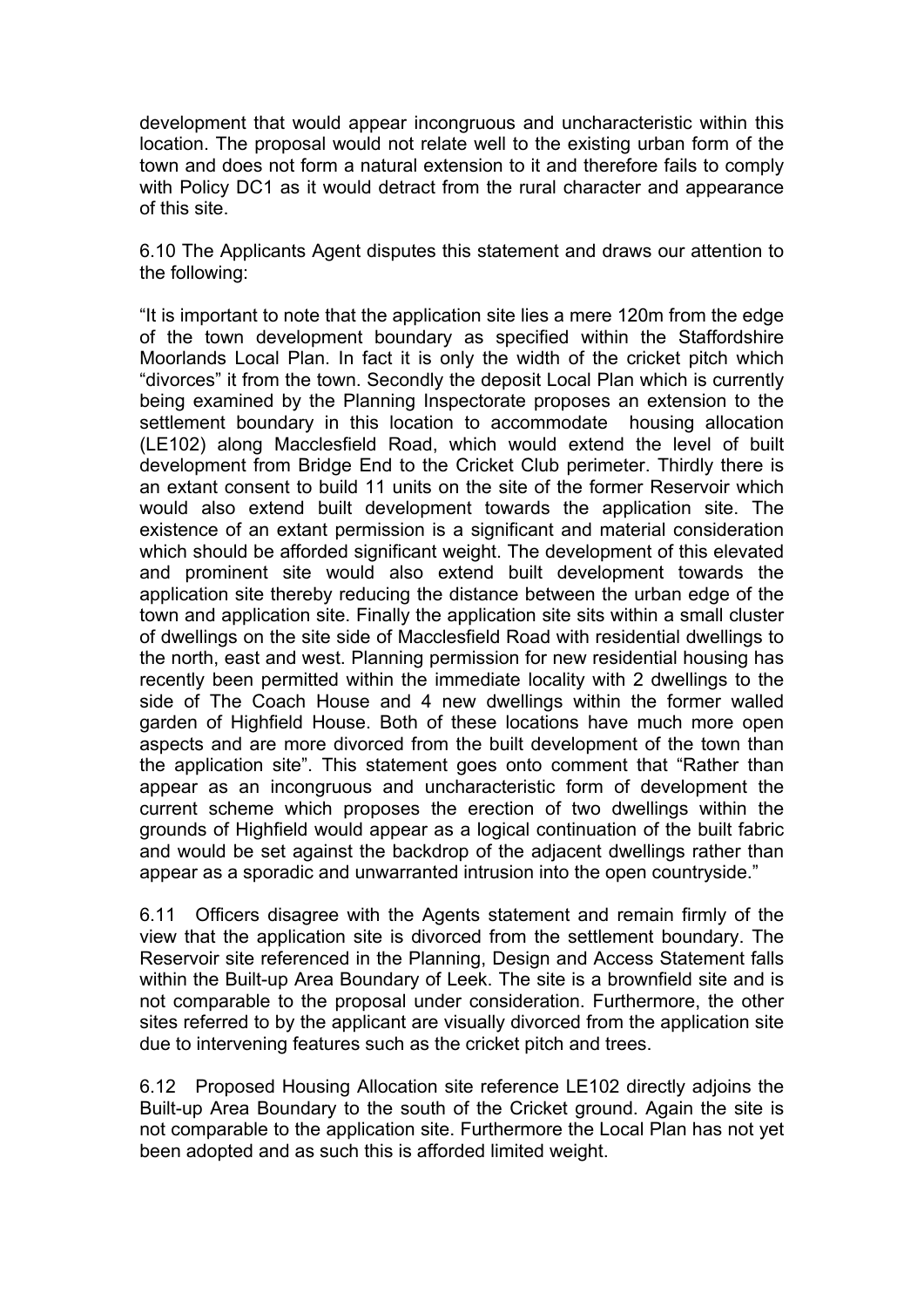6.13 The submitted Heritage Statement provides a detailed understanding of the history of Highfield and acknowledges that the cluster of development to the north east of the application site would have historically served as trade access for workers accommodation. This is set back from the site frontage and is very much secondary to the main site itself. Housing development in this location has been considered in the context of the respective sites and holds a very different, less prominent or potentially visually intrusive setting than that of the application site. Officers therefore do not agree that the impact of development within the former walled garden to the rear of the former Highfield House and Home Farm would have the same or greater landscape character impact than the development proposed.

6.14 Para 7.6 of the submitted Heritage Impact Assessment highlights the need for the character of the new housing to follow the grain and character of large houses within garden settings. Large gardens and landscaping continue the garden character and remove any sense of urbanization, to provide a spacious arrangement that is not constrained by the shrubbery screen to the south. However, para 7.5 stresses the importance of dense shrub planting in order to screen the proposed dwellings and reduce the visual impact from Macclesfield Road. The level of screening required to warrant acceptable development on this site supports the Councils view that this site is not an appropriate site for the development proposed.

6.15 This application seeks Outline approval and as such limited details have been provided. An indicative layout provided with the application which demonstrates that two units could be accommodated on the site with appropriate planting. However, it remains to be the case that the application site presents a poor relationship to the built-up area of Leek and that the development of this site is likely to present an uncharacteristic urban form of development that would appear divorced from the town and incongruous in this location. As such this application fails to accord with Staffordshire Moorlands Core Strategy policies DC1, DC3 and R1, and Section 12 of the National Planning Policy Framework.

### Trees

6.12 The Councils Arboricultural Officer has been consulted on this proposal. Comments have not been provided to date and will be presented to the Planning Applications Committee via the update sheet.

#### Highways

6.16 Core Strategy policy DC1 aims to ensure that new development is provided with safe and satisfactory access. Access to the site is to be achieved from the historic driveway to Highfield Hall. Staffordshire County Council Highways Authority has been consulted on this application. Comments have not been provided to date and will be presented to the Planning Applications Committee via the update sheet.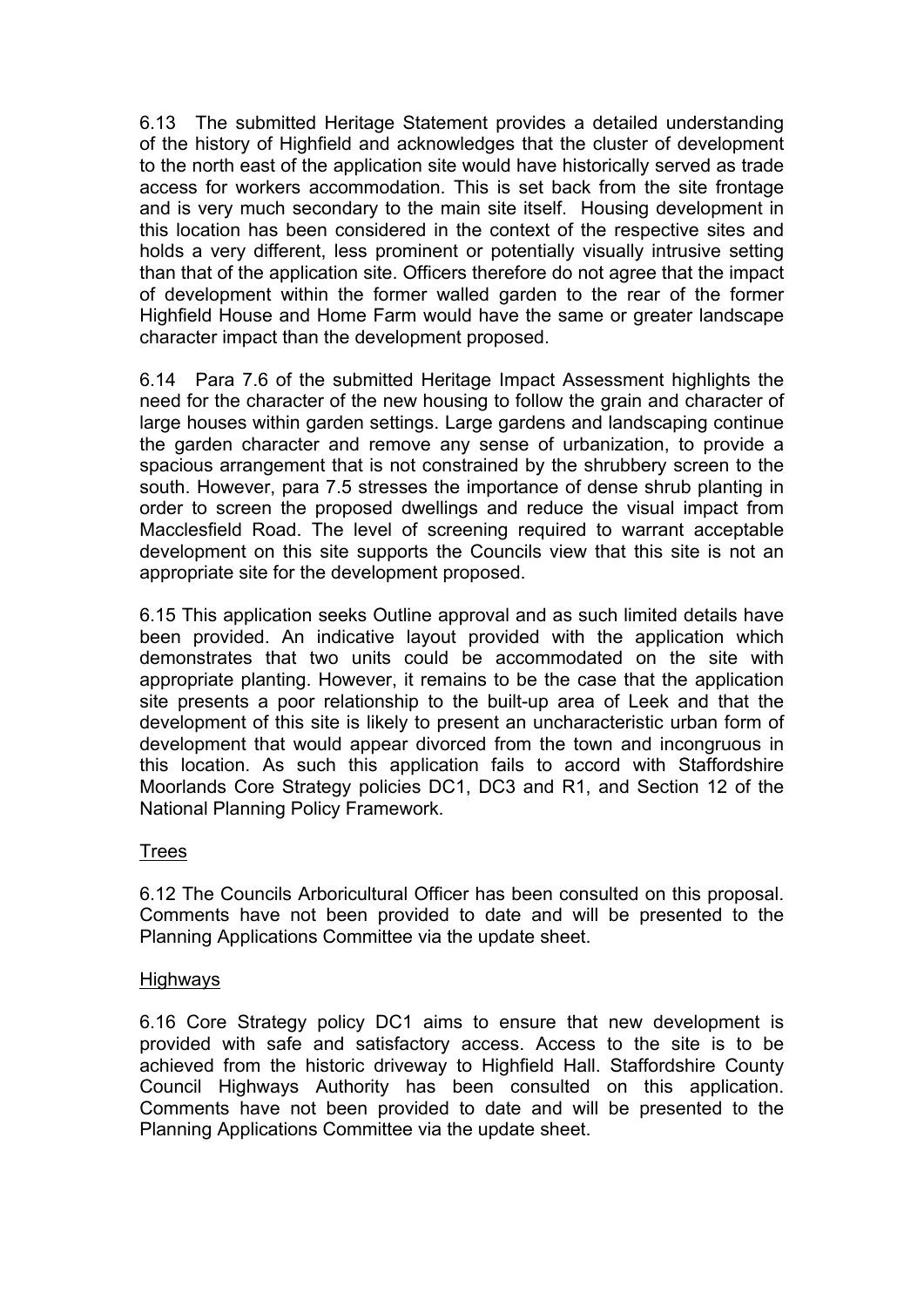## **7. CONCLUSION**

7.1 The application site has an open sylvan character that reflects the historic Highfield Hall Estate. Though located within reasonable proximity to the built settlement of Leek it remains be divorced from it and comprises a rural character that relates very little the urban landscape of the town. It is considered that development of this site is likely to present an uncharacteristic urban form of development that would sit at odds with the prevailing character of the area.

7.2 It is for the reasons stated above that this application is considered contrary to Core Strategy policies DC1, DC3 and R1 and the adverse effects would significantly and demonstrably outweigh the benefits arising from the provision of housing at a time when the Council cannot demonstrate a 5 year supply of housing.

7.3 Comments are yet to be received from Staffordshire County Council Highways or from the Councils Arboricultural Officer. Highway safety and the impact on trees within the site that are covered by a Tree Preservation Order are fundamental to the determination of this application. An assessment of these matters will be provided as an update prior to the Planning Applications Meeting.

7.4 Notwithstanding a detailed assessment of highway safety and impact on TPO trees, a recommendation of refusal is given.

## **8. RECOMMENDATION**

- **A. That planning permission be refused for the following reason:-**
- **1. The application site is divorced from the settlement boundary and presents a poor relationship to the built-up area of Leek. Development of this site is likely to present an uncharacteristic urban form of development that would appear divorced from the town and incongruous in this location. As such this application is considered contrary to Staffordshire Moorlands Core Strategy policies DC1, DC3 and R1, and Section 12 of the National Planning Policy Framework.**
- **B. In the event of any changes being needed to the wording of the Committee's decision (such as to delete, vary or add conditions/informatives/planning obligations or reasons for approval/refusal) prior to the decision being issued, the Operations Manager – Development Services has delegated authority to do so in consultation with the Chairman of the Planning Applications Committee, provided that the changes do not exceed the substantive nature of the Committee's Decision.**